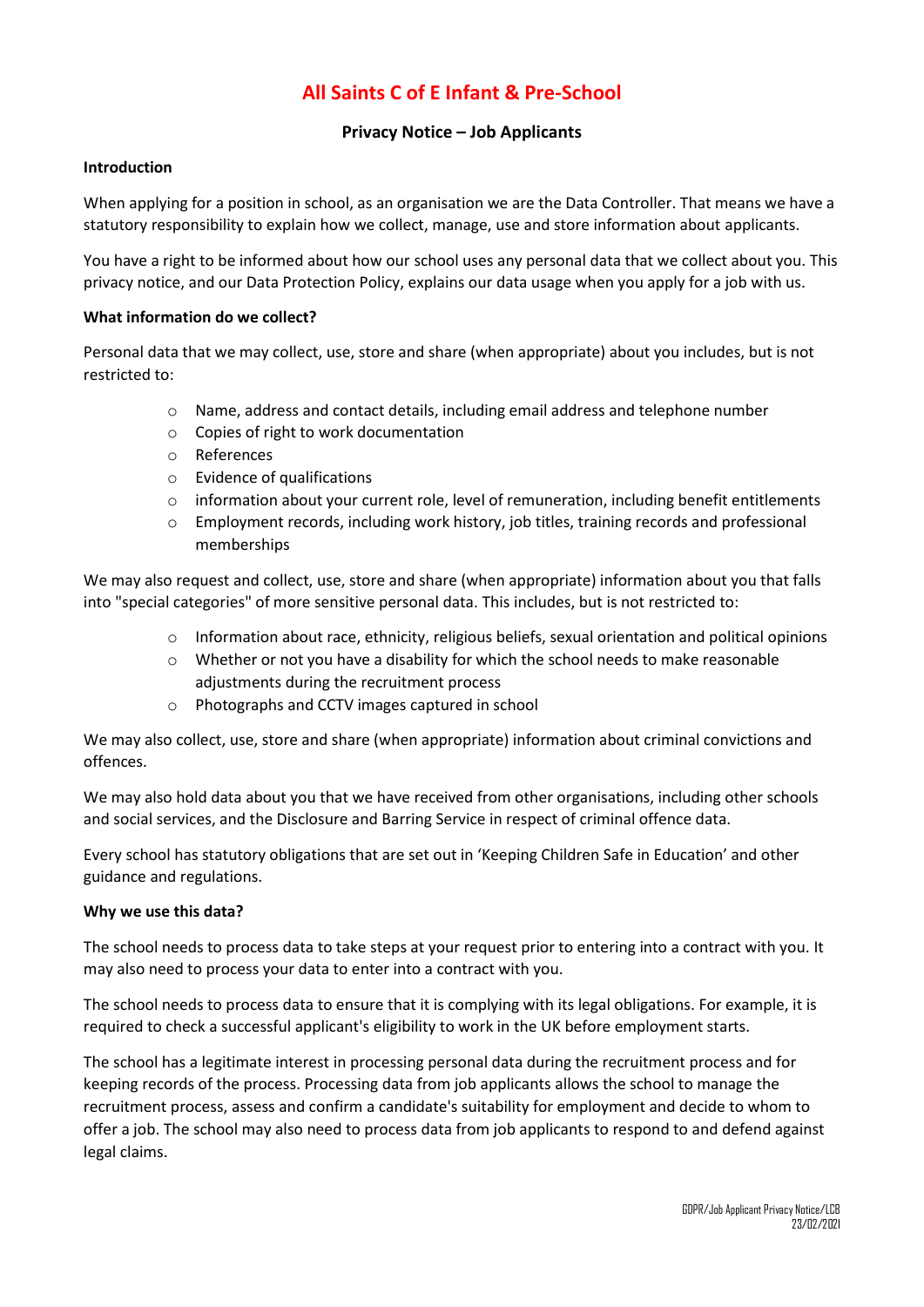The school may process information about whether or not applicants are disabled to make reasonable adjustments for candidates who have a disability. This is to carry out its obligations and exercise specific rights in relation to employment.

Where the school processes other special categories of data, such as information about ethnic origin, sexual orientation, disability or religion or belief, this is for equal opportunities monitoring purposes.

For some roles, the school is obliged to seek information about criminal convictions and offences. Where the school seeks this information, it does so because it is necessary for it to carry out its obligations and exercise specific rights in relation to employment.

The school will not use your data for any purpose other than the recruitment exercise for which you have applied.

## **How do we use the data?**

Your information may be shared internally for the purposes of the recruitment exercise. This includes members of the HR and recruitment team, shortlisting and interview panel members involved in the recruitment process (this may include external panel members), and IT staff if access to the data is necessary for the performance of their roles.

The school will not share your data with third parties, unless your application for employment is successful and it makes you an offer of employment. As well as circulating your application and related materials to the appropriate staff at the school, we will share your personal information for the above purposes as relevant and necessary with:

- your referees.
- Disclosure & Barring Service (DBS) in order to administer relevant recruitment checks and procedures.
- UK Visas & Immigration (UKVI) in order to administer relevant recruitment checks and procedures.
- Where relevant and as required for some posts, the Teacher Regulation Authority checks

Where you have provided us with consent to use your data, you may withdraw this consent at any time. We will make this clear when requesting your consent, and explain how you would go about withdrawing consent if you wish to do so.

## **Automated Decision Making and Profiling**

We do not currently process any personal data through automated decision making or profiling. If this changes in the future, we will amend any relevant privacy notices in order to explain the processing to you, including your right to object to it.

## **Collecting this data**

As a school, we have a legal obligation to safeguard and protect our pupils and also staff, volunteers and visitors to our setting. We collect the data for specific purposes.

## **What if you do not provide personal data?**

You are under no statutory or contractual obligation to provide data to the school during the recruitment process. However, if you do not provide the information, the school may not be able to process your application properly or at all.

Whenever we seek to collect information from you, we make it clear whether you must provide this information for us to process your application (and if so, what the possible consequences are of not complying), or whether you have a choice.